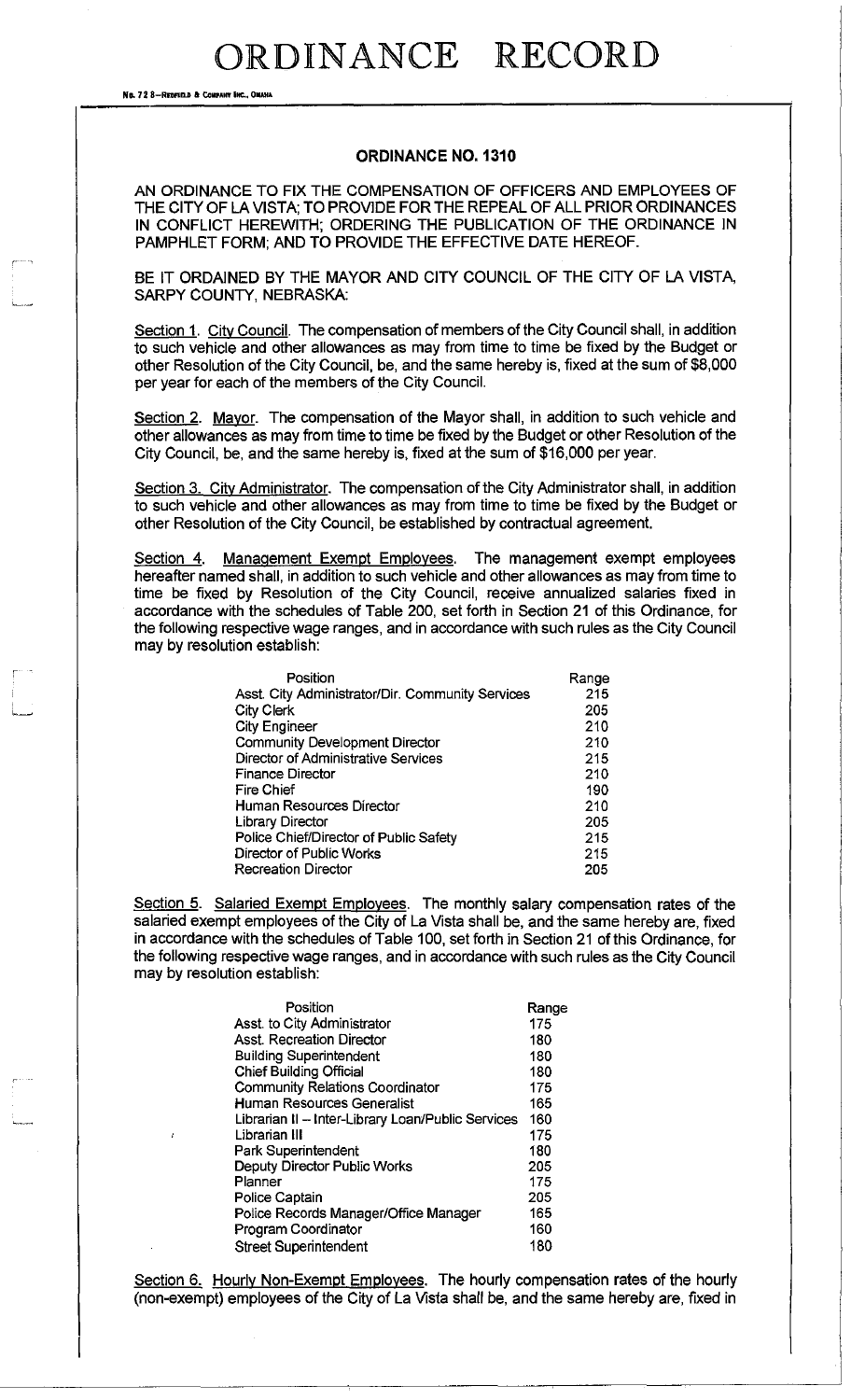#### No. 72 S-REPRELD & COMPANY INC., OMAHA

Ordinance No. 1310

accordance with the schedules of Table 100 and Table 400, set forth in Section 21 of this Ordinance, for the following respective wage ranges, and in accordance with such rules as the City Council may by Resolution establish:

| Position                                   | Range |
|--------------------------------------------|-------|
| <b>Accounting Clerk</b>                    | 130   |
| Administrative Assistant III               | 140   |
| Mechanic                                   | 140   |
| <b>Building Inspector I</b>                | 140   |
| <b>Building Inspector II</b>               | 160   |
| <b>Building Maintenance Worker I</b>       | 130   |
| <b>Building Maintenance Worker II</b>      | 140   |
| Code Enforcement Officer                   | 160   |
| <b>Executive Assistant</b>                 | 165   |
| <b>Building Technician</b>                 | 165   |
| Librarian II - Computer/Reference Services | 160   |
| Librarian I                                | 140   |
| Maintenance Worker I                       | 130   |
| Maintenance Worker II                      | 140   |
| Park Foreman                               | 165   |
| Permit Technician                          | 125   |
| <b>Police Sergeant</b>                     | 426   |
| Police Officer                             | 423   |
| Police Data Entry Clerk                    | 120   |
| Administrative Assistant II                | 130   |
| Administrative Assistant I                 | 120   |
| Sewer Foreman                              | 165   |
| <b>Street Foreman</b>                      | 165   |
| Shop Foreman                               | 165   |

Section 7. Part-Time and Temporary Employees. The hourly compensation rates of parttime, seasonal and temporary employees of the City of La Vista shall be, and the same hereby are, fixed in accordance with the schedules of Table 100, set forth in Section 21 of this Ordinance, for the following respective wage ranges, and in accordance with such rules as the City Council may by Resolution establish:

| Position                               |     |
|----------------------------------------|-----|
| Accountant                             | 165 |
| Assistant Pool Manager                 | 100 |
| Circulation Clerk I                    | 100 |
| Circulation Clerk II                   | 115 |
| Custodian                              | 105 |
| <b>Evidence Technician</b>             | 130 |
| <b>Clerical Assistant/Receptionist</b> | 115 |
| Intern/Special Projects                | 115 |
| Lifeguard                              | 100 |
| Pool Manager                           | 110 |
| <b>Recreation Supervisor</b>           | 100 |
| Seasonal GC Clubhouse & Grounds        | 100 |
| Seasonal PW All Divisions 1-5 Years    | 100 |
| Seasonal PW All Divisions 5+ Years     | 110 |
| <b>Shop Assistant</b>                  | 100 |
| <b>Special Services Bus Driver</b>     | 110 |
| Temporary/PT Professional (PW)         | 160 |

Part-time employees shall receive no benefits other than salary or such benefits as established in accordance with such rules as have been or may be established by Resolution of the City Council:

Section 8. Pay for Performance. Employees not covered by a collective bargaining agreement or express employment contract shall be subject to the City's Pay for Performance (PFP) compensation system as outlined in Council Policy Statement. PFP salary ranges are set forth in Table 100 and 200 of Section 21 of this Ordinance. The base factor for fiscal year 2017 shall be set at three percent (3%). For Fiscal year 2018 the range for salary increases will be 0-7% in accordance with the adopted pay matrix.

Section 9. Legal Counsel. Compensation of the legal counsel other than special City Prosecutor for the City shall be, and the per diem rates respecting same shall be, at 90% of the standard hourly rate the firm may from time to time charge. Compensation for Special City prosecution shall be as agreed upon at the time of specific employment.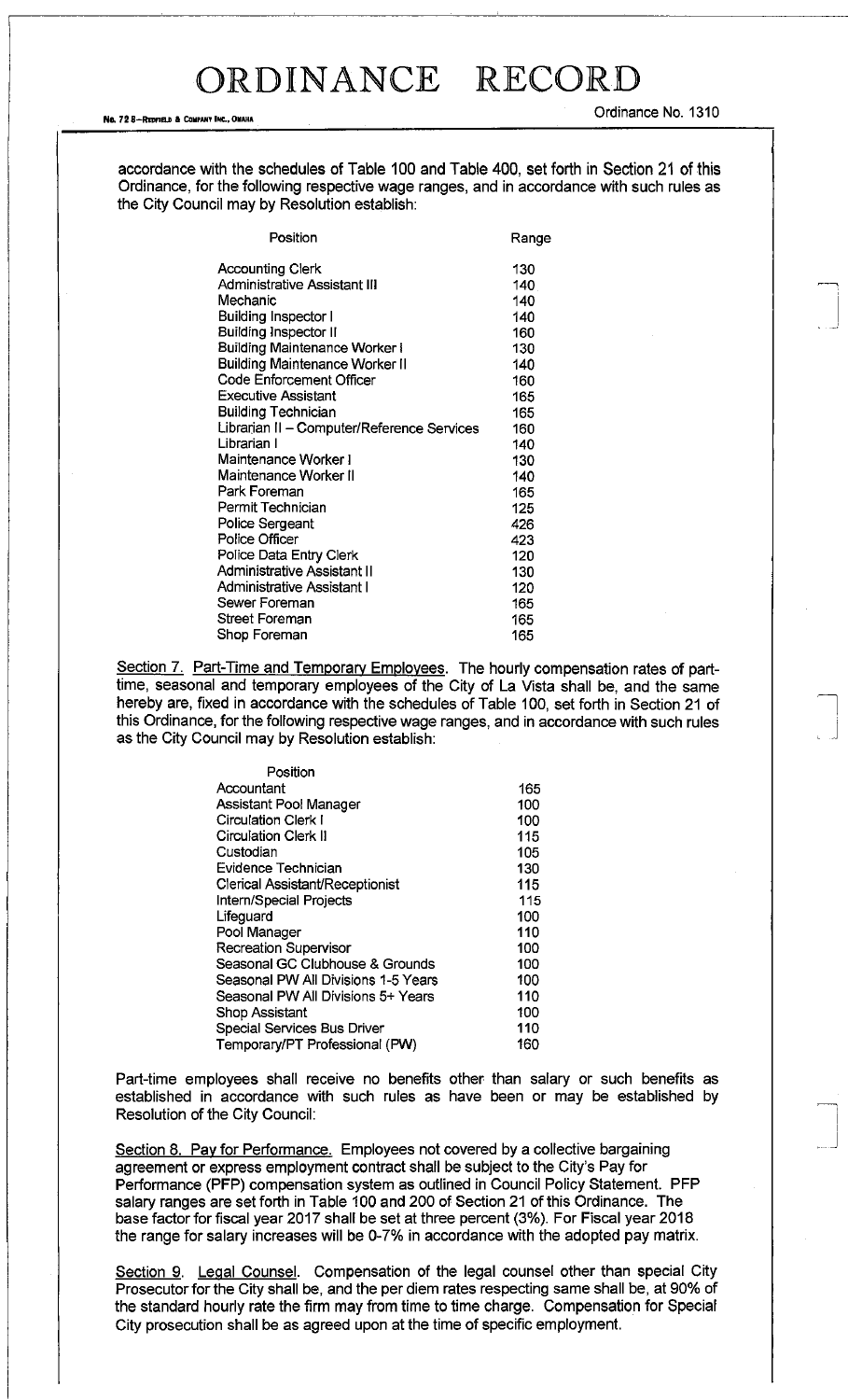No. 72 8-REpnnfl » COIPAKT !«.,OM <sup>W</sup> <sup>N</sup>R? »/SA RTIN [V|^ -)^-)N

Section 10. Engineers. Compensation of Engineers for the City shall be, and the same hereby is, fixed in accordance with such schedules of hourly and per diem or percentage rates as shall from time to time be approved by Resolution of the City Council. Travel allowances respecting same shall be as may from time to time be fixed by Resolution of such City Council.

Section 11. Longevity Pay. Employees of the City in the positions set forth in Section 3 and Table 400 of this Ordinance shall receive longevity pay in an amount equal to the following percentage of the hourly rate set forth in Section 3 and Table 400 of this Ordinance, rounded to the nearest whole cent:

| Length of Service | Allowance Per Hour |
|-------------------|--------------------|
| Over 7 Years      | 2.00% (or .02)     |
| Over 10 Years     | 2.75% (or .0275)   |
| Over 15 Years     | 4.00% (or .04)     |
| Over 20 Years     | 4.50% (or 0450)    |
|                   |                    |

Section 12. Health, Dental Life and Long Term Disability Insurance. Subject to the terms, conditions and eligibility requirements of the applicable insurance plan documents and policies, regular full-time employees of the City of La Vista and their families shall be entitled to be enrolled in the group life, health, and dental insurance program maintained by the City. Regular full-time employees shall also be entitled to be enrolled in the long term disability insurance program maintained by the City.

Unless otherwise provided by collective bargaining agreement, or other applicable agreement, the City's employer share shall be ninety (90) percent of the amount of the actual premium and the employee shall pay the ten percent (10%) balance of the actual premium via payroll deduction for employees enrolled in single coverage. The City's employer share shall be eighty percent (80%) of the amount of the actual premium and the employee shall pay the twenty percent (20%) balance of the actual premium via payroll deduction for any employee enrolled in a level of coverage other than single. Those employees electing not to participate in these programs will receive no other form of compensation in lieu of this benefit.

Section 13. Establishment of Shifts. The City may establish duty shifts of such length, and to have such beginning and ending times, and to have such meal and break times, as it may deem appropriate or necessary, respecting employees of the City.

Section 14. Special Provisions.

- A. Employees covered by the "Agreement Between the La Vista Fraternal Order of Police Lodge No. 28 and the City of La Vista, Nebraska, covering the period from October 1, 2014 through September 30, 2018," shall receive compensation and benefits and enjoy working conditions, as described, provided and limited by such Agreement. The terms of such Agreement shall supersede any provisions of this Ordinance inconsistent therewith, and be deemed incorporated herein by this reference.
- B. Holiday Pay shall be compensated as set forth in the Agreement between the La Vista Fraternal Order of Police Lodge No. 28 and the City of La Vista for police officers and as set forth in the Personnel Manual for all other full time employees.
- C. Subject to subsection 14.D. hereof, each full time hourly non-exempt employee of the City shall be entitled to receive overtime pay at the rate of one and one half times the employee's regular rate for each hour worked in excess of forty hours during a work week. If called out at any time other than during regular assigned work hours during the pay period, such employee shall be entitled to compensation at the rate of one and one half times the regular rate for each hour so worked, provided that in no case shall an employee receive less than two hours over time pay for such call out work, and further provided there shall be no pyramiding of hours for purposes of computing overtime. For purposes of this subsection an employee's "regular rate" shall be the sum of his or her hourly rate specified in Section 6 of this Ordinance and any longevity pay due under this Ordinance.
- D. Police Department employees covered by the "Agreement Between the La Vista Fraternal Order of Police Lodge No. 28 and the City of La Vista, Nebraska," described in subsection 14.A hereof shall, as provided in such Agreement, be paid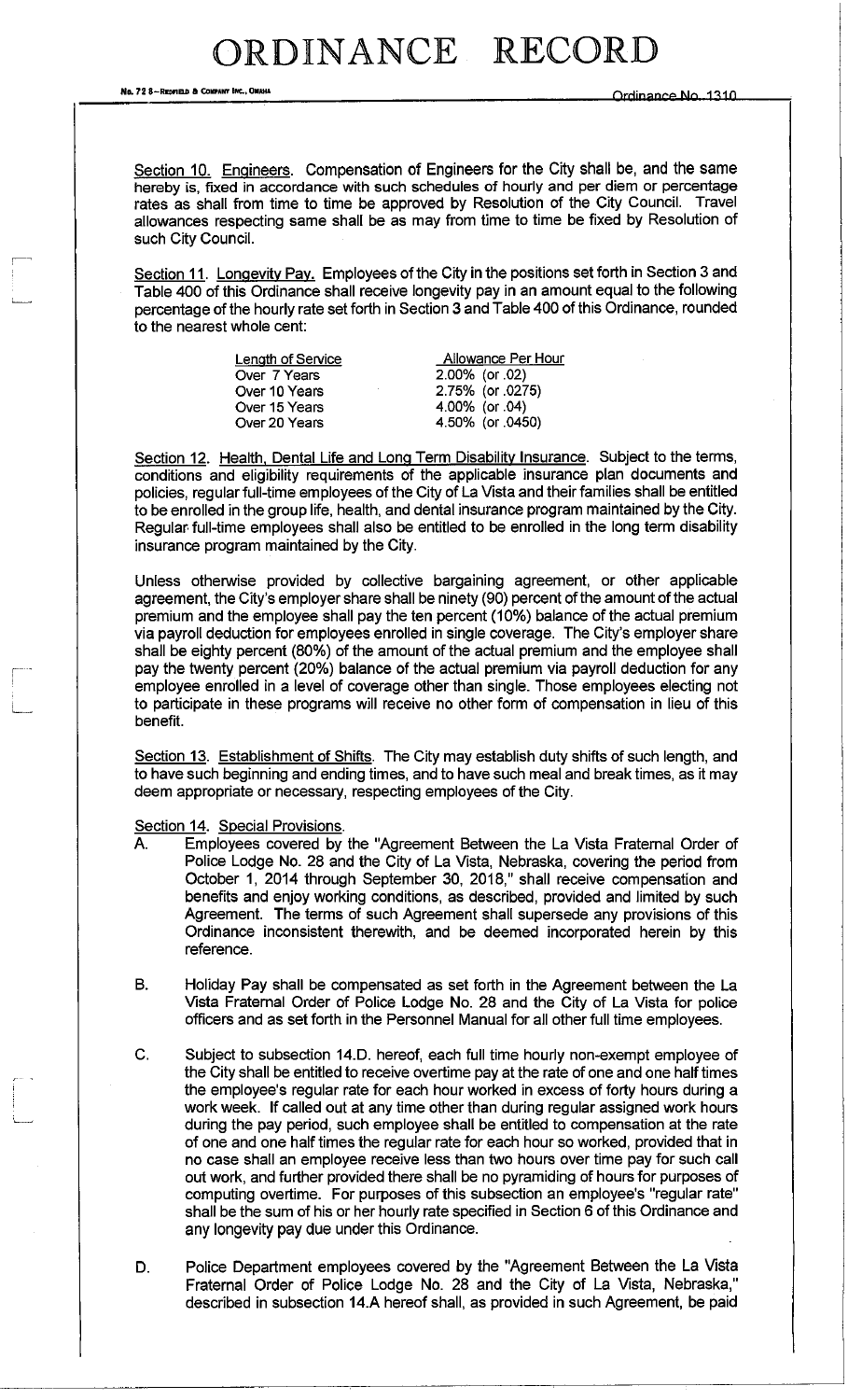overtime at one and one half times the employee's hourly rate (including any longevity allowance) for each hour worked in excess of 80 hours during any 14 day work period coinciding with the pay period established by Section 16 of this Ordinance.

- E. All Management Exempt Employees and all Salaried Exempt Employees are considered to be salaried employees and shall not be eligible for overtime pay, holiday pay, or other special pay as provided by this section.
- F. Public Works Employees who are required to wear protective footwear may submit to the City for reimbursement for the cost of work boots in an amount not to exceed \$150.
- G. Public Works Employees may submit to the City for reimbursement for the difference in cost between a Nebraska Driver's License and a "CDL" driver's license within 30 days of obtaining a CDL license when a CDL license is required as a part of the covered employee's job description.
- H. Public Works Employees shall be provided by the City five safety work shirts in each fiscal year at no cost to the employee.
- I. Employees not covered by the "Agreement Between the La Vista Fraternal Order of Police Lodge No. 28 and the City of La Vista" and who are otherwise eligible, shall be paid overtime at the rate of one and one-half times the employee's hourly rate for all hours worked over forty in the pay periods that encompass the annual La Vista Days celebration, except, that if an employee uses any sick leave, vacation leave, personal leave, or comp time during the corresponding pay periods, such leave time shall offset any overtime earned. Overtime earned will not be offset by any holiday that falls during the above referenced pay periods.
- J. An increase of the fixed dollar amount specified in Section 1 above shall take effect with respect to all members of the City Council on and after the first day of the first full term of office of any member of the City Council that begins after the Ordinance making the increase is effective. An increase of the fixed dollar amount specified in Section 2 above shall take effect on and after the first day of the first full term of office of Mayor that begins after the Ordinance making the increase is effective

Section 15. Pay for Unused Sick Leave Upon Retirement or Death. Employees who voluntarily retire after twenty or more years of service with the City and have no pending disciplinary action at the time of their retirement, shall be paid for any unused sick leave. Employees who began their employment with the City after January 1, 2005, or who began their employment prior to this date but elected to waive their eligibility for emergency sick leave, shall be paid for any unused sick leave, if they voluntarily leave City employment and have no pending disciplinary action, according to the following sliding schedule: After 10 years of employment – 100% of sick leave hours accrued over 660 and up to 880; after 15 years of employment – 100% of sick leave hours accrued over 440 hours and up to 880; after 20 years of employment - 100% of sick leave hours accrued up to 880. No other employee shall be paid for any unused sick leave upon termination of employment.

A regular full-time employee's unused sick leave shall also be paid if, after October 1,1999, the employee sustains an injury which is compensable by the City or the City's insurer under the Nebraska Workers' Compensation Act and such injury causes the death of the employee within two years after the date of injury. Any payment made pursuant to the preceding sentence shall be made to the surviving spouse of the employee; provided, such payment shall be made to the employee's estate if the employee leaves no surviving spouse or if, prior to his or her death, the employee filed with the City Clerk a written designation of his or her estate as beneficiary of such payment.

Section 16. Pay Periods. All employees of the City of La Vista shall be paid on a bi-weekly basis. The pay period will commence at 12:01 a.m. Sunday and will conclude at 11:59 p.m. on the second succeeding Saturday. On the Friday following the conclusion of the pay period, all employees shall be paid for all compensated time that they have been accredited with during the pay period just concluded.

Section 17. Public Works Lunch and Clean-up Times. Lunch period for employees of the Public Works Department shall be one half hour (30 minutes) in duration. Public Works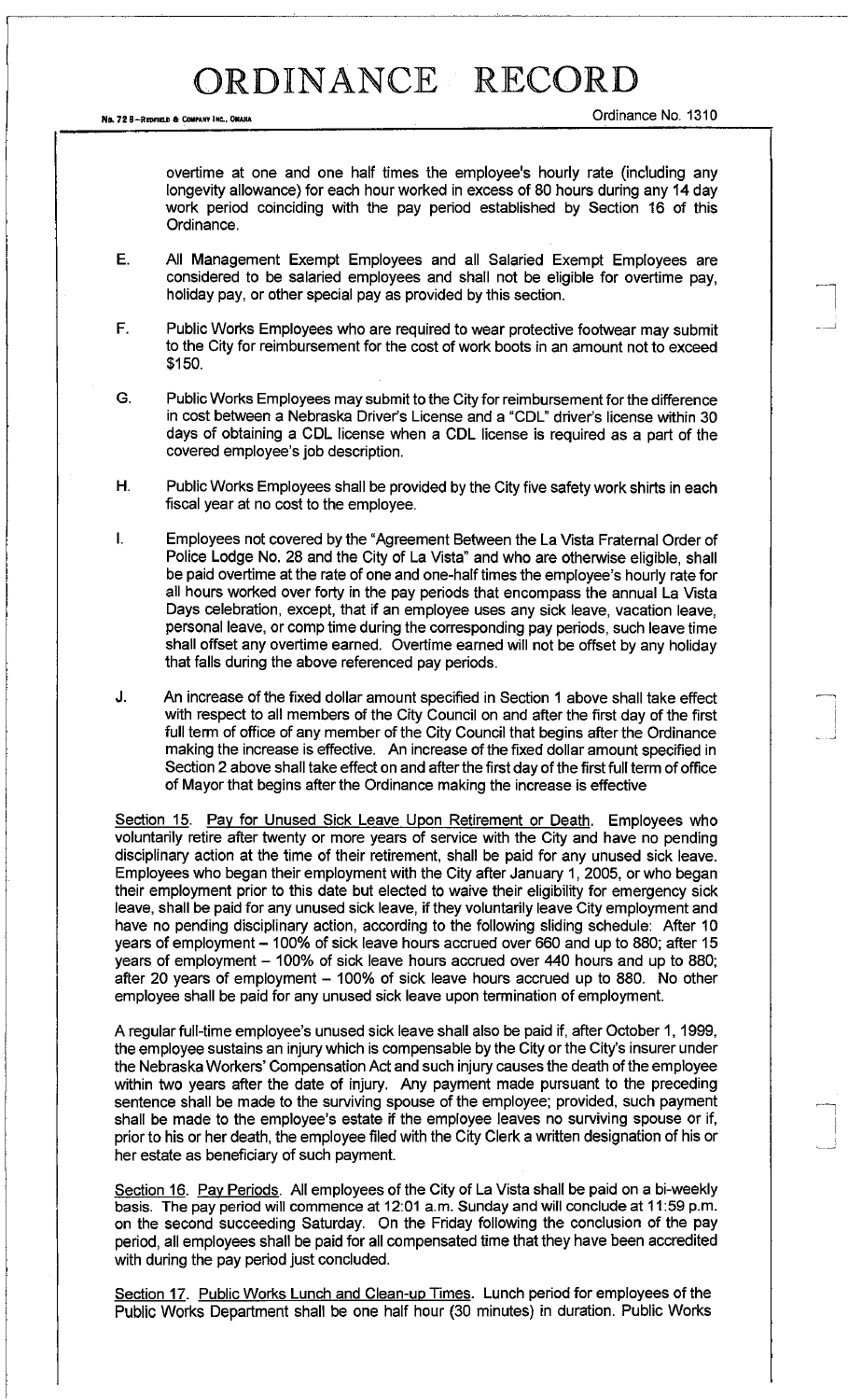No. 728-REDFIELD & COMPANY INC.. OMAKA

employees shall be granted a 5 minute clean-up period prior to start of lunch period, and shall be granted an additional 5 minutes clean-up period prior to the end of the work day. Section 18. Sick Leave and Personal Leave. Sick leave and personal leave will be awarded and administered in conjunction with the provisions set forth in the personnel manual and the Agreement between the La Vista Fraternal Order of Police Lodge No. 28 and the City of La Vista, as applicable to the employee in question.

Section 19. Vacation Leave. Upon satisfactory completion of six months continuous service, regular full-time employees and permanent part-time employees shall be entitled to vacation leave. Such vacation shall not be used in installments of less than one hour. Increments of vacation leave of less than four hours must have 48 hours prior approval and can be taken only at the beginning or at the end of the work day.

Section 20. Vacation Entitlement.

- A. All full-time employees whose employment is governed by the Agreement described in Section 14, Paragraph A. of this Ordinance shall earn, accrue and be eligible for vacation as provided in such Agreement.
- B. All other full-time Hourly Non-Exempt Employees shall earn: six (6) days of paid vacation during the first year of continuous full-time employment; eleven (11) days of paid vacation during the second year of continuous full-time employment; and thereafter, eleven (11) days of paid vacation during each subsequent year of continuous full-time employment, plus one (1) additional day of paid vacation for each year of continuous full-time employment in excess of two years. Notwithstanding the foregoing, no employee shall earn more than twenty-three (23) days of paid vacation per employment year.
- C. All Management Exempt Employees, and Salaried Exempt Employees, shall earn ten (10) days paid vacation during the first year of continuous employment, and one (1) additional vacation day for each additional year of continuous employment not to exceed twenty-six (26) days.
- D. All Permanent Part Time Employees working a minimum of twenty (20) hours per week shall earn forty (40) hours of paid vacation time per year after six (6) months of employment. Total paid vacation time earned per year shall not exceed forty (40) hours.
- E. Full Time Exempt and Non-Exempt Employees shall be allowed to accrue unused vacation leave from previous years to a maximum of 220 hours.
- F. Permanent Part Time Employees shall be allowed to accrue unused vacation leave from previous years to a maximum of 110 hours.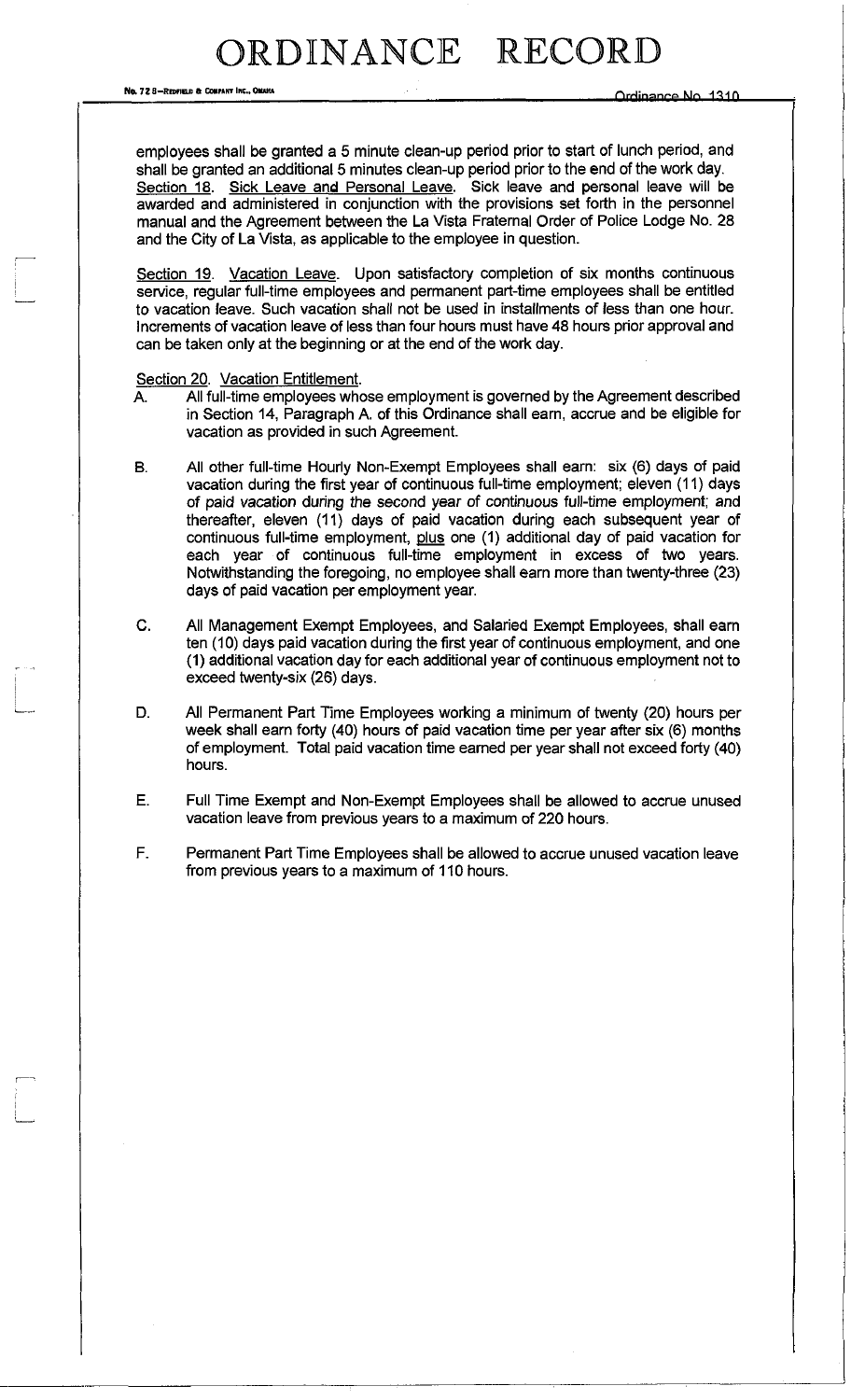No. 72 8-REDFIELD & COMPANY INC., OMAHA

Ordinance No. 1310

#### Section 21. Wage Tables.

|                                                                        | Table 100      |                            |                |                |                |  |
|------------------------------------------------------------------------|----------------|----------------------------|----------------|----------------|----------------|--|
| <b>Salaried Exempt Employees</b><br><b>Hourly Non-Exempt Employees</b> |                |                            |                |                |                |  |
|                                                                        |                |                            |                |                |                |  |
| <b>Rate</b>                                                            | <b>Minimum</b> | <b>Maximum</b>             | Rate           | <b>Minimum</b> | <b>Maximum</b> |  |
|                                                                        | 100 Pay Grade  |                            | 140 Pay Grade  |                |                |  |
| Hourly                                                                 | \$<br>10.50    | S<br>13.65                 | Hourly         | 17.20<br>\$    | \$<br>24.25    |  |
| Monthly                                                                | \$<br>1,820    | \$<br>2,366                | <b>Monthly</b> | \$2,981        | 4,203<br>\$    |  |
| Annually                                                               | \$<br>21,840   | \$<br>28,392               | Annually       | \$35,776       | \$<br>50,440   |  |
|                                                                        | 105 Pay Grade  |                            | 160 Pay Grade  |                |                |  |
| Hourly                                                                 | \$<br>12.05    | \$<br>15.67                | Hourly         | \$<br>22.21    | \$<br>28.60    |  |
| Monthly                                                                | \$2,088.67     | 2,716.13<br>$\mathfrak{F}$ | <b>Monthly</b> | \$3,850        | \$<br>4,957    |  |
| Annually                                                               | \$25,064.00    | \$32,593.60                | Annually       | \$46,197       | \$<br>59,488   |  |
|                                                                        | 110 Pay Grade  |                            | 165 Pay Grade  |                |                |  |
| Hourly                                                                 | \$<br>12.47    | \$<br>16.23                | Hourly         | \$<br>23.16    | \$<br>29.37    |  |
| Monthly                                                                | \$2,161.47     | \$<br>2,813.20             | Monthly        | \$4,014        | 5,091<br>\$    |  |
| Annually                                                               | \$25,937.60    | \$33,758.40                | Annually       | \$48,173       | \$<br>61,090   |  |
|                                                                        | 115 Pay Grade  |                            |                | 175 Pay Grade  |                |  |
| Hourly                                                                 | \$<br>13.10    | \$<br>17.03                | Hourly         | \$<br>26.54    | \$<br>34.02    |  |
| Monthly                                                                | \$2,270.67     | 2,951.87<br>\$             | <b>Monthly</b> | \$<br>4,600    | \$<br>5,897    |  |
| Annually                                                               | \$27,248.00    | \$35,422.40                | Annually       | \$55,203       | \$<br>70,762   |  |
|                                                                        | 120 Pay Grade  |                            |                | 180 Pay Grade  |                |  |
| Hourly                                                                 | \$<br>14.95    | \$<br>20.18                | Hourly         | 29.11<br>\$    | \$<br>37.92    |  |
| Monthly                                                                | \$2,591.33     | \$3,497.87                 | Monthly        | \$5,046        | \$<br>6,573    |  |
| Annually                                                               | \$31,096.00    | \$41,974.40                | Annually       | \$60,549       | 78,874<br>\$   |  |
|                                                                        | 130 Pay Grade  |                            |                |                |                |  |
| Hourly                                                                 | \$<br>15.64    | \$<br>22.05                |                |                |                |  |
| Monthly                                                                | \$2,710.93     | \$3,822.00                 |                |                |                |  |
| Annually                                                               | \$32,531.20    | \$45,864.00                |                |                |                |  |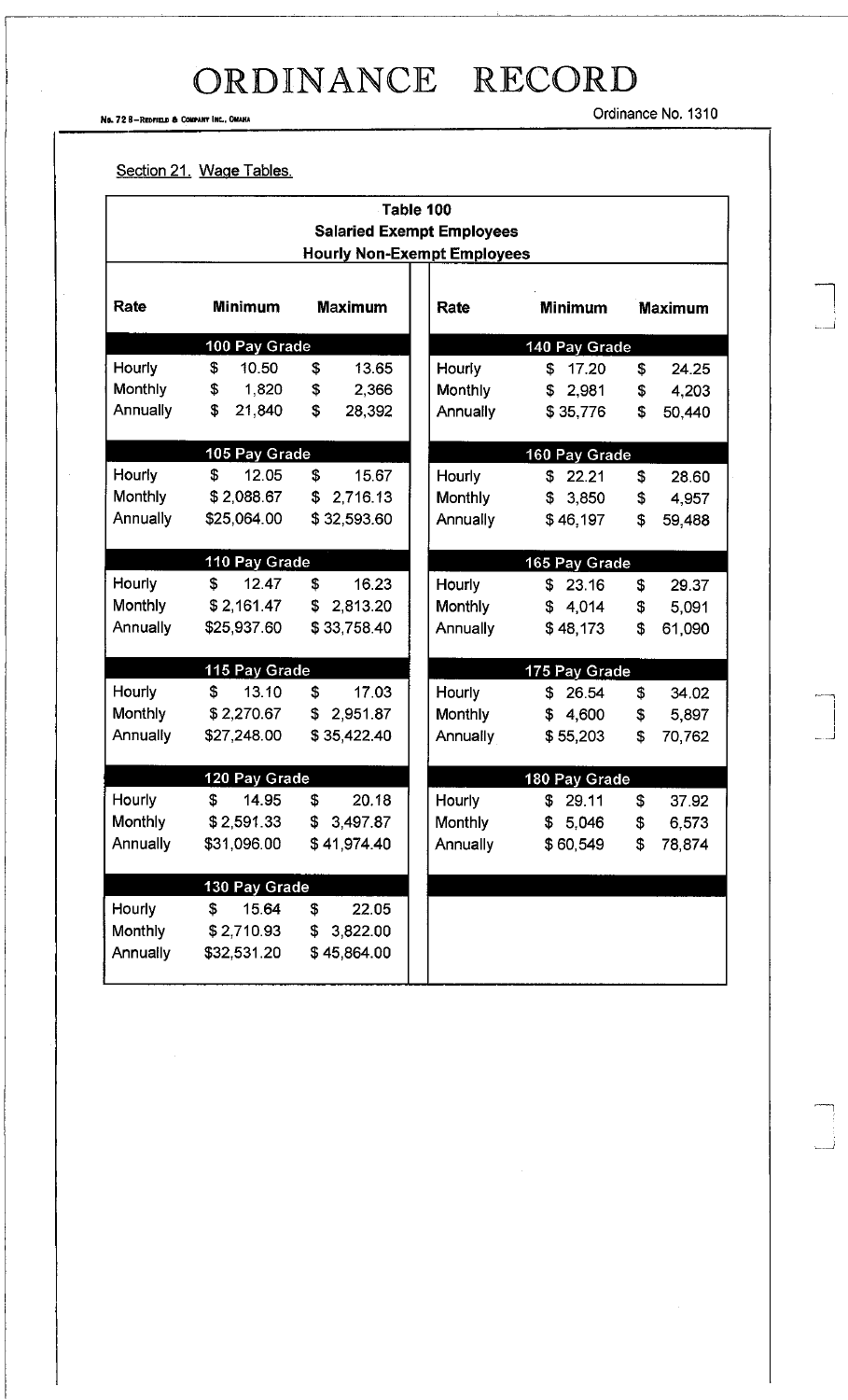No. 72 8-REDFIELD & COMPANY INC., OMAHA

Ordinanoo No. 1310

| Table 200<br><b>Management Exempt Employees</b> |                           |                            |  |
|-------------------------------------------------|---------------------------|----------------------------|--|
| Rate                                            | Minimum<br><b>Maximum</b> |                            |  |
|                                                 | 205 Pay Grade             |                            |  |
| Hourly                                          | \$ 36.34                  | \$50.59                    |  |
| Monthly                                         | \$ 6,299 \$               | 8.769                      |  |
| Annually                                        | \$75,587                  | \$105,227                  |  |
|                                                 |                           |                            |  |
|                                                 | 210 Pay Grade             |                            |  |
| Hourly                                          | $\sqrt{S}$<br>38.62       | \$54.92                    |  |
| Monthly                                         | - SP –<br>6,694           | 9,519<br>$\mathfrak s$     |  |
| Annually                                        | \$80,330                  | \$114,234                  |  |
|                                                 |                           |                            |  |
|                                                 | 215 Pay Grade             |                            |  |
| Hourly                                          | <b>\$</b><br>42.66        | 64.00<br>\$                |  |
| Monthly                                         | 7,394<br>- \$             | $\mathfrak{S}^-$<br>11,093 |  |
| Annually                                        | \$.<br>88,733             | \$133,120                  |  |
|                                                 |                           |                            |  |

| Table 400<br><b>FOP Collective Bargaining</b><br><b>Hourly Non-Exempt</b> |              |             |              |              |             |             |
|---------------------------------------------------------------------------|--------------|-------------|--------------|--------------|-------------|-------------|
| Rate                                                                      | А            | B           | С            | D            | Ε           | F           |
| 426 Pay Grade                                                             |              |             |              |              |             |             |
| Hourly                                                                    |              |             |              | \$35.96      | \$37.46     | \$39.84     |
| Monthly                                                                   |              |             |              | \$6,233      | \$6,493     | \$6,906     |
| Annually                                                                  |              |             |              | \$74,797     | \$77,917    | \$82,867    |
| 423 Pay Grade                                                             |              |             |              |              |             |             |
| Hourly                                                                    | \$<br>23.58  | \$<br>25.17 | \$<br>27.66  | \$<br>29.28  | 31.96<br>\$ | S<br>33.62  |
| Monthly                                                                   | 4.087<br>\$  | \$<br>4,363 | \$<br>4,794  | \$<br>5,075  | 5,540<br>\$ | \$<br>5,827 |
| Annually                                                                  | 49,046<br>\$ | 52,354<br>S | \$<br>57,533 | 60,902<br>\$ | 66,477<br>S | 69,930<br>s |

Section 22. Repeal of Ordinance No. 1303. Ordinance No. 1303 originally passed and approved on the 7th day of March, 2017 is hereby repealed.

Section 23. Effective Date. This Ordinance shall take effect after its passage, approval and publication as provided by law.

Section 24. This Ordinance shall be published in pamphlet form and take effect as provided by law

PASSED AND APPROVED THIS 5TH DAY OF JULY, 2017

CITY OF LA VISTA

A Douglas Kindig, Mayor,

ATTEST:

Pamela A. Buethe, CMC

City Clerk